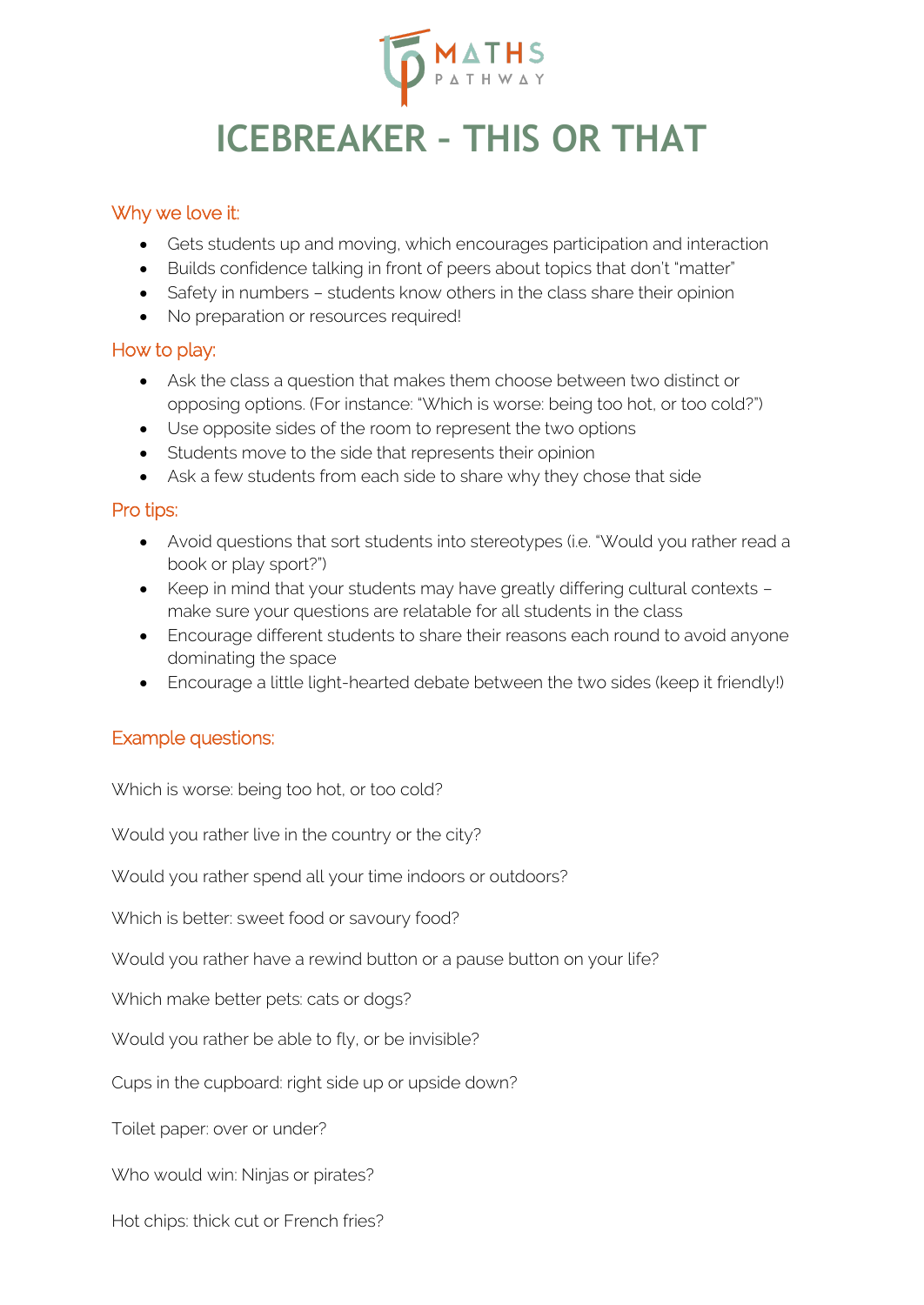

Is it pronounced "GIF" or "JIF"?

How would a dog wear pants? On all four legs, or just the back two?

Pineapple on pizza: yes or no?

Hot chocolate or iced coffee?